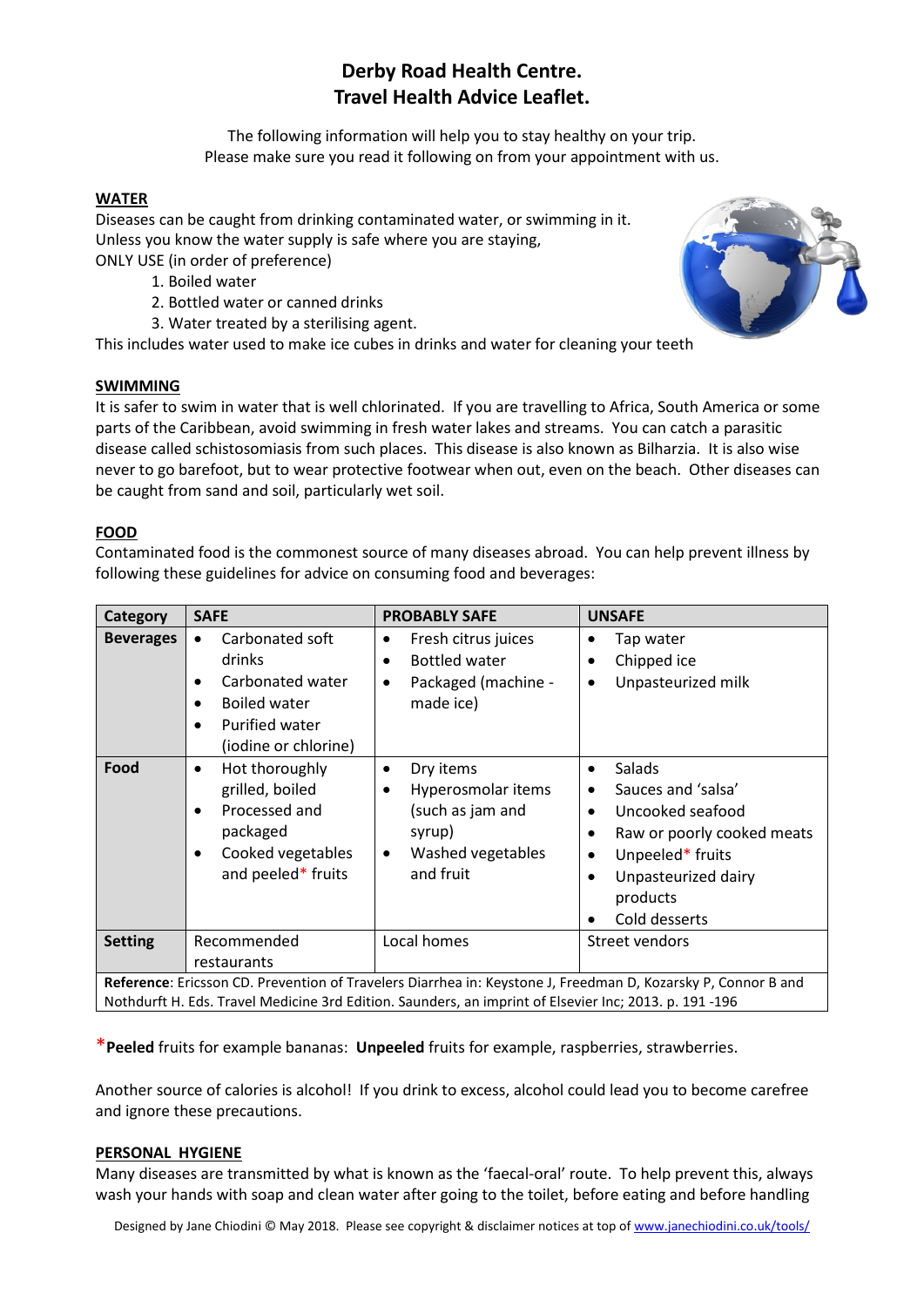food. Using hand gel is another sensible option. **TRAVELLERS' DIARRHOEA**

This the **most common illness** that you will be exposed to abroad and there is **NO vaccine against it.** Diarrhoea is caused by eating and/or drinking food and water contaminated by bacteria, viruses or parasites. Risk of illness is higher in some countries than others.

**High risk areas** include North Africa, sub-Saharan Africa, the Indian Subcontinent, S.E. Asia, South America, Mexico and the Middle East. **Medium risk areas** include the northern Mediterranean, Canary Islands and the Caribbean Islands.

**Low risk areas** include North America, Western Europe and Australia

You can certainly help **prevent** travellers' diarrhoea in the way you **behave** - make sure you follow the food, water and personal hygiene guidelines already given.

## **What is travellers' diarrhoea?**

Travellers' diarrhoea is 3 or more loose stools in a 24 hour period often accompanied by stomach pain, cramps and vomiting. It usually lasts 2-4 days and whilst it is not a life threatening illness, it can disrupt your trip for several days. The main danger of the illness is **dehydration**, and this, if very severe, can kill if it is not treated. **Treatment** is therefore **rehydration**. In severe cases and particularly in young children and the elderly, commercially prepared rehydration solution is extremely useful.

#### **Travel well prepared**

A good tip is to take oral rehydration solutions with you. These can be bought over the counter in a chemist shop, available in tablet or sachet form — for example:

**DIORALYTE or ELECTROLADE or DIORALYTE RELIEF.** (The latter is a formula containing rice powder which also helps to relieve the diarrhoea, particularly useful in children). Prepare according to instructions. Take care regarding their use in very small children and seek medical advice where necessary.

**Anti diarrhoeal tablets** can be used for adults but should NEVER be USED in children under 4 years of age, and only on prescription for children aged 4 to 12 years. Commonly used tablets are loperamide and bismuth subsalicylate - ask you pharmacist for advice about them.

**None of these tablets should ever be used if the person has a temperature or blood in the stool.** 

#### **Do contact medical help if the affected person has:-**

- $\triangleright$  A temperature
- $\triangleright$  Blood in the diarrhoea
- $\triangleright$  Diarrhoea for more than 48 hours (or 24 hours in children)
- $\triangleright$  Becomes confused

In some circumstances, antibiotics are used as a standby treatment for travellers' diarrhoea. Such medication is not usually available on the NHS in anticipation of you being ill when away and needs to be prescribed. A woman taking the oral contraceptive pill may not have full contraceptive protection if she has had diarrhoea and vomiting. Extra precautions must be used - refer to your 'pill' information leaflet. If using condoms, take a supply of good quality ones with you which are CE approved.

# **HEPATITIS B and HIV INFECTION - these diseases can be transmitted by**

- Blood transfusion
- Medical procedures with non-sterile equipment
- Sharing of needles (e.g. tattooing, body piercing, acupuncture and drug abuse)
- Sexual contact Sexually transmitted infections or STIs are also transmitted this way



Designed by Jane Chiodini © May 2018. Please see copyright & disclaimer notices at top o[f www.janechiodini.co.uk/tools/](http://www.janechiodini.co.uk/tools/)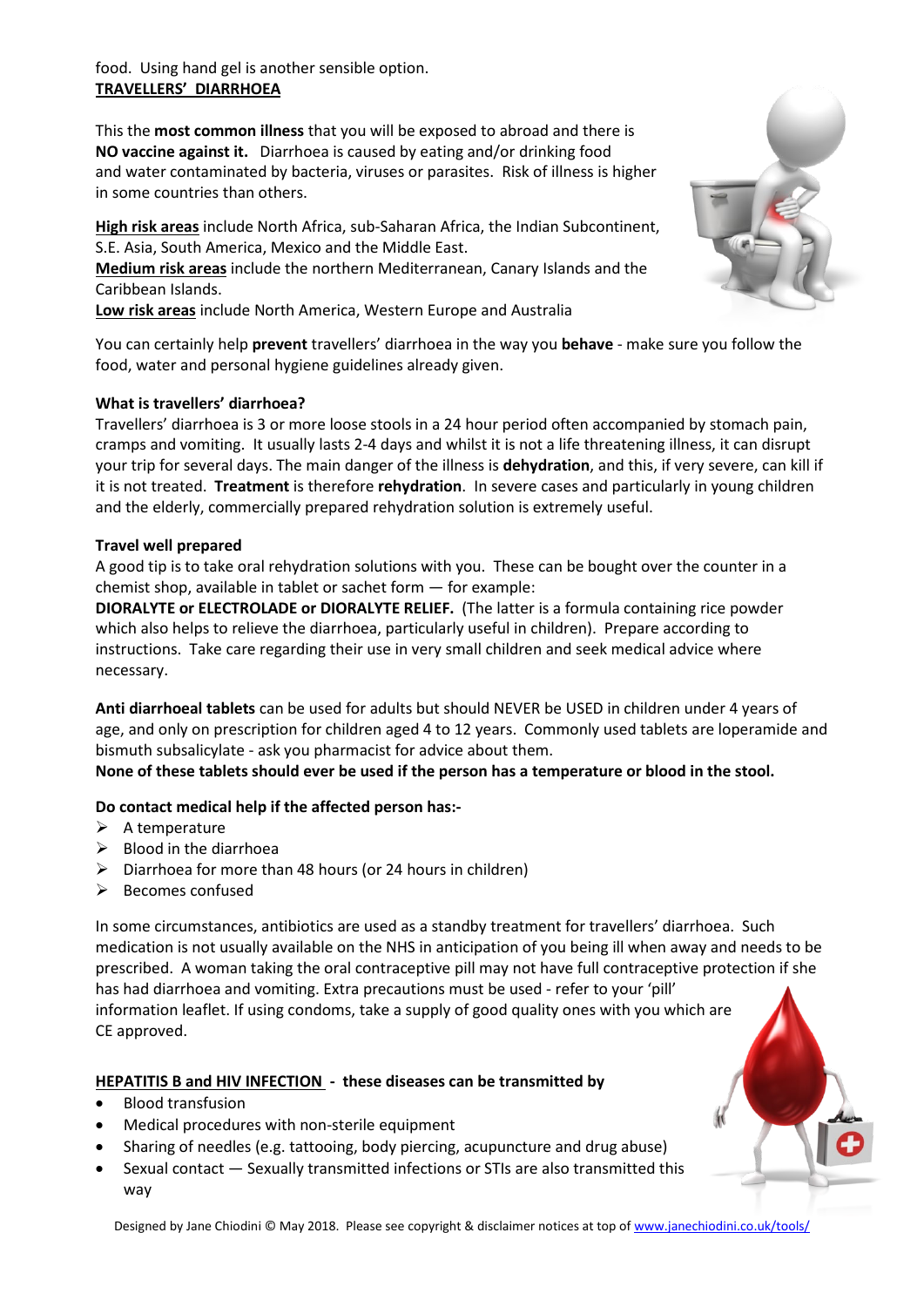## **Ways to protect yourself**

- $\triangleright$  Only accept a blood transfusion when essential
- $\triangleright$  If travelling to a resource poor country, take a sterile medical kit
- $\triangleright$  Avoid procedures e.g. ear and body piercing, tattooing & acupuncture
- $\triangleright$  Avoid casual sex, especially without using condoms

**Remember!** Excessive alcohol can make you carefree and lead you to take risks you otherwise would not consider.

#### **INSECT BITES**

Mosquitoes, certain types of flies, ticks and bugs can cause many different diseases. e.g. malaria, dengue fever, yellow fever. Some bite at night, but some during daytime so protection is needed at all times.

## **Avoid being bitten by:**

- Covering up skin as much as possible if going out at night, (mosquitoes that transmit malaria bite from dusk until dawn). Wear loose fitting clothes, long sleeves, trousers or long skirts.
- Use insect repellents on exposed skin. (DEET containing products are the most effective. A content of up to 50% DEET is recommended for tropical destinations). Clothes can be sprayed with repellents too or clothing specific sprays .g. permethrin. Check suitability for children on the individual products. If using sunscreen always apply first, followed by an insect repellent spray on top.
- If room is not air conditioned, but is screened, close shutters early evening and spray room with knockdown insecticide spray. In malarious regions, if camping, or sleeping in unprotected accommodation, always sleep under a mosquito net (impregnated with permethrin). Avoid camping near areas of stagnant water, these are common breeding areas for mosquitoes etc.
- Electric insecticide vaporisers are very effective as long as there are no power failures!
- There is **no scientific evidence** that electric buzzers, savoury yeast extract, tea tree oil, bath oils, garlic and vitamin B are effective.
- Homeopathic and herbal medications should NEVER be used as an alternative to conventional measures for malaria prevention.

#### **MALARIA**

Malaria is a disease spread by mosquitoes, there is no vaccine yet available. If you are travelling to a malarious country, the travel adviser will have given you a separate leaflet with more details, please read it. Remember malaria is a serious and sometimes fatal disease. If you develop flu like symptoms, including fever, sweats, chills, feeling unwell, headaches, muscle pains, cough, diarrhoea – then seek medical help immediately for advice and say you've been abroad. This is VITAL, don't delay. Remember the ABCD of malaria prevention advice:

**A**wareness of the risk

**B**ite prevention

**C**hemoprophylaxis (taking the correct tablets)

**Diagnosis (knowing the symptoms and acting quickly)** 

#### **ANIMAL BITES**

Rabies is present in many parts of the world. If a person develops rabies, death is 100% certain.

# **THERE ARE 3 RULES REGARDING RABIES**

- 1. Do not touch any animal, even dogs and cats
- Designed by Jane Chiodini © May 2018. Please see copyright & disclaimer notices at top o[f www.janechiodini.co.uk/tools/](http://www.janechiodini.co.uk/tools/) 2. If you are licked on broken skin, scratched or bitten by an animal in a country which has rabies, wash the wound thoroughly with soap and running water for 10 - 15 minutes, then apply an antiseptic solution if possible e.g. iodine or alcohol. Such precautions also apply if you are licked by the animal



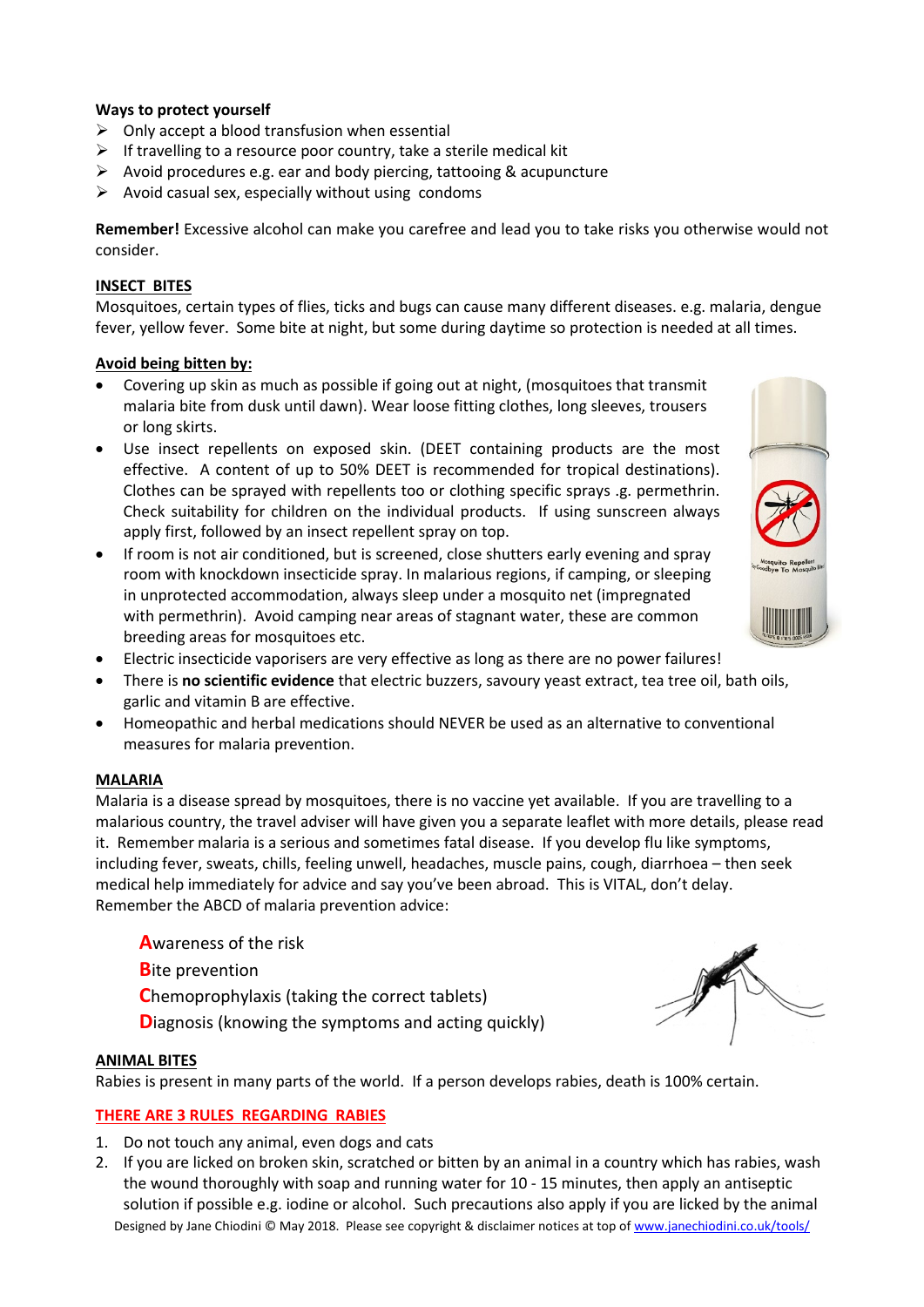with their saliva coming into contact with your eyes or inside your mouth (essentially any mucous membranes)

**3.** Seek medical advice **IMMEDIATELY**, even if you have been previously immunised, **this is absolutely essential**

# **ACCIDENTS**

Major leading causes of death in travellers abroad are due to **accidents**, predominantly road traffic accidents and swimming/water accidents. You can help prevent them by following sensible precautions

#### **PRECAUTIONARY GUIDELINES**

- $\checkmark$  Avoid alcohol and food before swimming
- $\checkmark$  Never dive into water where the depth is uncertain
- $\checkmark$  Only swim in safe water, check currents, sharks, jellyfish etc.
- $\checkmark$  Avoid alcohol when driving, especially at night
- $\checkmark$  Avoid hiring motorcycles and mopeds
- $\checkmark$  If hiring a car, rent a large one if possible, ensure the tyres, brakes and seat belts are in good condition
- $\checkmark$  Use reliable taxi firms, know where emergency facilities are

# **PERSONAL SAFETY AND SECURITY**

The Foreign and Commonwealth Office (FCO) provide excellent information about this. They have information for many different types of travel and also advise on travel to specific destinations in times of political unrest and natural disasters. Please go to their website for more information at <https://www.gov.uk/government/organisations/foreign-commonwealth-office>

#### **INSURANCE COVER**

- Take out adequate insurance cover for your trip. This should possibly include medical repatriation as without it, this service is extremely expensive if needed.
- If you have any pre existing medical conditions, make sure you inform the insurance company of these details and check the small print of the policy thoroughly.
- If you travel to a European Union country, make sure you have obtained an EHIC card before you travel which takes some time to obtain. Further information about the EHIC is found at <http://www.nhs.uk/NHSEngland/Healthcareabroad/EHIC/Pages/Applyingandrenewing.aspx>
- Please note, additional travel insurance is still advised even if you have an EHIC card.

#### **AIR TRAVEL**

It is sensible on any long haul flight to be comfortable in your seat. Exercise your legs, feet and toes while sitting every half an hour or so and take short walks whenever feasible. Upper body and breathing exercises can further improve circulation. Drink plenty of water and be sensible about alcohol intake which in excess leads to dehydration. Further information can be obtained from the websites detailed at the end of this leaflet with more specific advice and information on travel-related deep vein thrombosis.

#### **SUN AND HEAT**

Sunburn and heat-stroke cause serious problems in travellers but in the long term can be a serious cause of skin cancer. There is no such thing as a safe suntan, but the following advice should be taken:

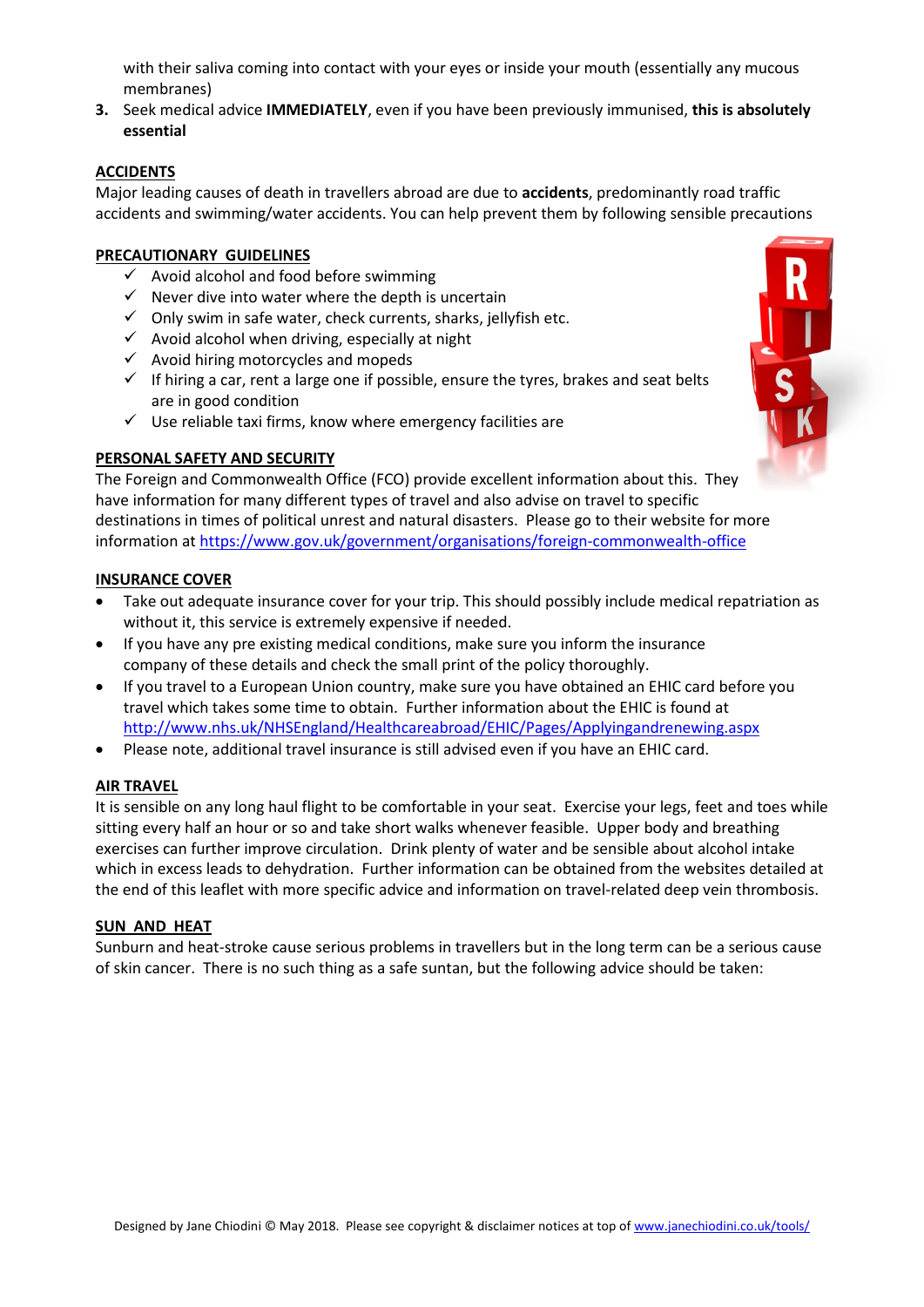## PRECAUTIONARY GUIDELINES

- Increase sun exposure gradually, with a 20 minute limit initially.
- Use sun blocks which contain both UVA and UVB protection and sufficient sun protection factor (SPF) and a minimum of SPF 15. Children under 3 years should have a minimum of SPF 25 and babies under 6 months should be kept out of the sun at all times. Reapply often and always after swimming and washing. Read manufacturer instructions
- Always apply sunscreen first followed by an insect repellent spray on top
- Wear protective clothing sunhats, T shirts and sunglasses etc.
- Avoid going out between 11am 3pm, when the sun's rays are strongest
- Take special care of children and those with pale skin/red hair
- Drink extra fluids in a hot climate be aware alcohol can make you dehydrated

# **Here are some examples of interesting website addresses for more information:**

|           | Name/description                                                                                                                                                                                                        | <b>Web address</b>                                                                            |
|-----------|-------------------------------------------------------------------------------------------------------------------------------------------------------------------------------------------------------------------------|-----------------------------------------------------------------------------------------------|
|           | Easy to access resources in one place from Jane<br>Chiodini (author of this leaflet)                                                                                                                                    | www.janechiodini.co.uk/news/help/tar                                                          |
|           | Fit for Travel - Scottish NHS public travel site for<br>general advice on all aspects of travel and country<br>specific information, including malaria maps                                                             | www.fitfortravel.nhs.uk                                                                       |
|           | <b>NaTHNaC</b> - National Travel Health Network and<br>Centre England based, with similar information to<br>above                                                                                                       | http://travelhealthpro.org.uk/                                                                |
|           | NHS Choices - look at travel health in the 'A-Z'<br>section and also travel health in the 'Live Well'<br>section (these are both different). Excellent general<br>website also.                                         | www.nhs.uk                                                                                    |
|           | FCO - Foreign & Commonwealth Office, especially<br>useful for safety and security and specific pages for<br>types of travellers, e.g. gap year, responsible tourism.<br>Also look at 'Our Publications'                 | www.gov.uk/government/<br>organisations/foreign-commonwealth-<br>office                       |
|           | Sunsmart - is the Cancer research website providing<br>information about skin cancer and sun protection<br>advice                                                                                                       | www.sunsmart.org.uk                                                                           |
| $\bullet$ | Travel health products to take away with you - these<br>are just a small selection of many resources available.<br>Please note the Village Medical Centre is not<br>endorsing such items, merely providing information. | www.lifesystems.co.uk<br>www.nomadtravel.co.uk<br>www.safariquip.co.uk<br>www.travelpharm.com |
|           | Medex - Useful advice booklet on 'travelling at high<br>altitude'                                                                                                                                                       | www.medex.org.uk                                                                              |
|           | Medic Alert <sup>®</sup> - life-saving identification system for<br>individuals with hidden medical conditions and<br>allergies                                                                                         | www.medicalert.org.uk                                                                         |
|           | Kids Travel Doc <sup>™</sup> - a paediatrician's guide to travel                                                                                                                                                        | www.kidstraveldoc.com                                                                         |



Designed by Jane Chiodini © May 2018. Please see copyright & disclaimer notices at top o[f www.janechiodini.co.uk/tools/](http://www.janechiodini.co.uk/tools/)